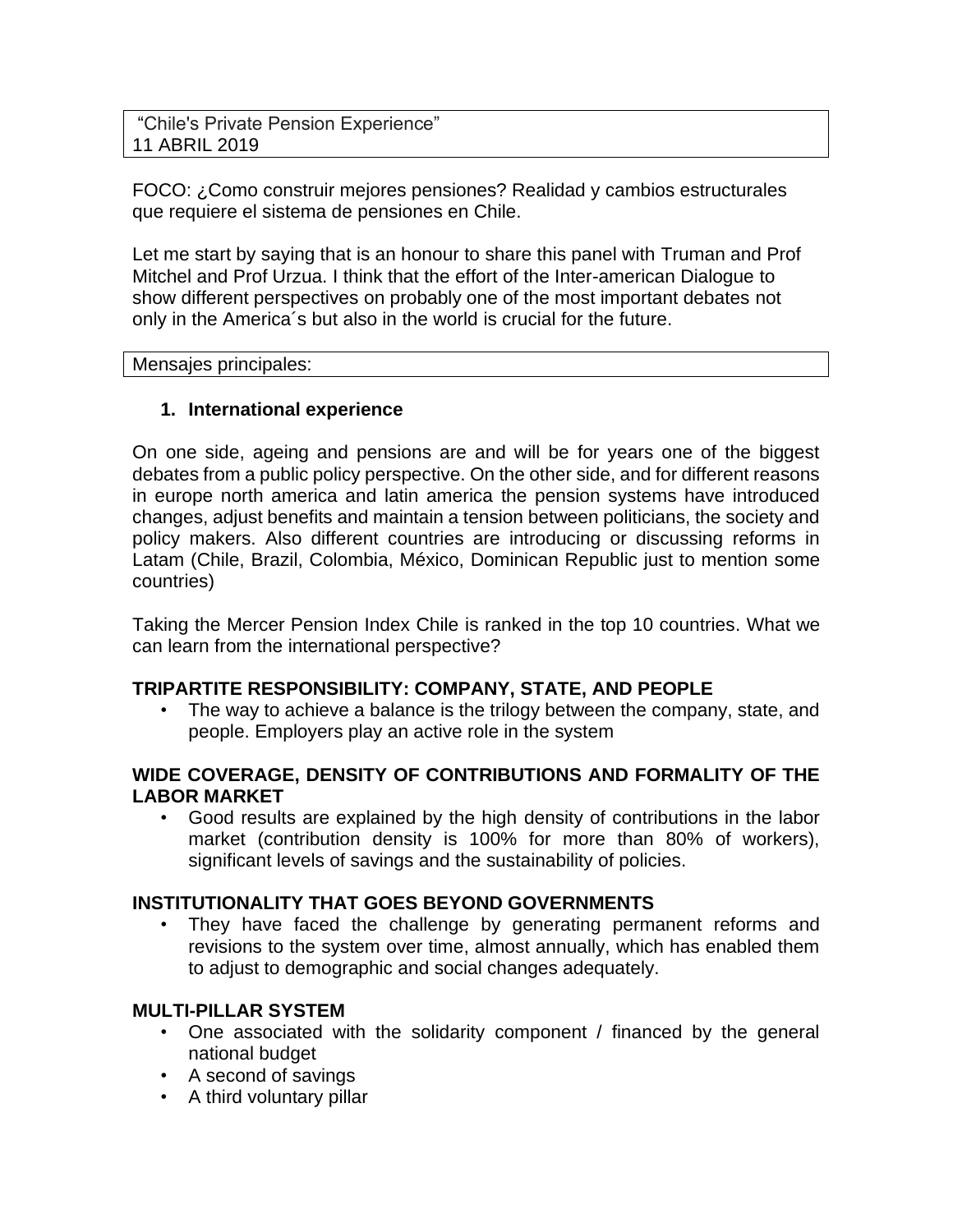# **IMPORTANT ROLE FOR THE STATE/GOVERNMENT IN THE SOLIDARITY PILLAR (1)**

- The State plays an unavoidable role in the solidarity pillar
- On average, the% of GDP allocated to this pillar is 6%, when in Chile it is 0.7%

# **PAY-AS-YOU-GO IS NON-VIABLE**

- Paying publicly funded pensions has a tradeoff (reduction of other social programs)
- There are demographic challenges associated with population aging

The international debate on pension reforms, as well as the Chilean case, shows different issues that need to be adressed from a technical and political perspective.

- Economic context with low rates of return
- Demographic changes
- Rights and duties of workers
- Reputation (new demographic and fiscal expenditure context)
- Closeness to affiliates
- Freedom to choose v/s collective agreements and general public norms
- Inter-generational discussion
- Lack of financial literacy
- Changes in the labor market

# **TALKING POINTS**

- The chilean pension system haven't had strucutural changes since its creation (almos 40 years ago) given though the demographic and social changes (Chile was able to multiply its GDP per capit by 5 in this period and today´s life expectancy is higher than the one in the US. Both changes have been very fast). Two exceptions, the introduction of the solidarity pillar (2008) and the multifunds reform (2002), but none of them make changes on the contributoy pillar.
- In the actual scenario we have the opportunity to think what should be the changes our system needs in order to increase pensions.
- There isn't one single factor that explains the gap between the pension workers are receivng and the one they expected. There are multiple causes:

Let me show this by two examples:

En la práctica los chilenos cotizan la mitad del tiempo, eso es lo mismo que tener una tasa de ahorro del 5% para financiar pensiones. Es imposible que las pensiones se acerquen a la realidad de los últimos salarios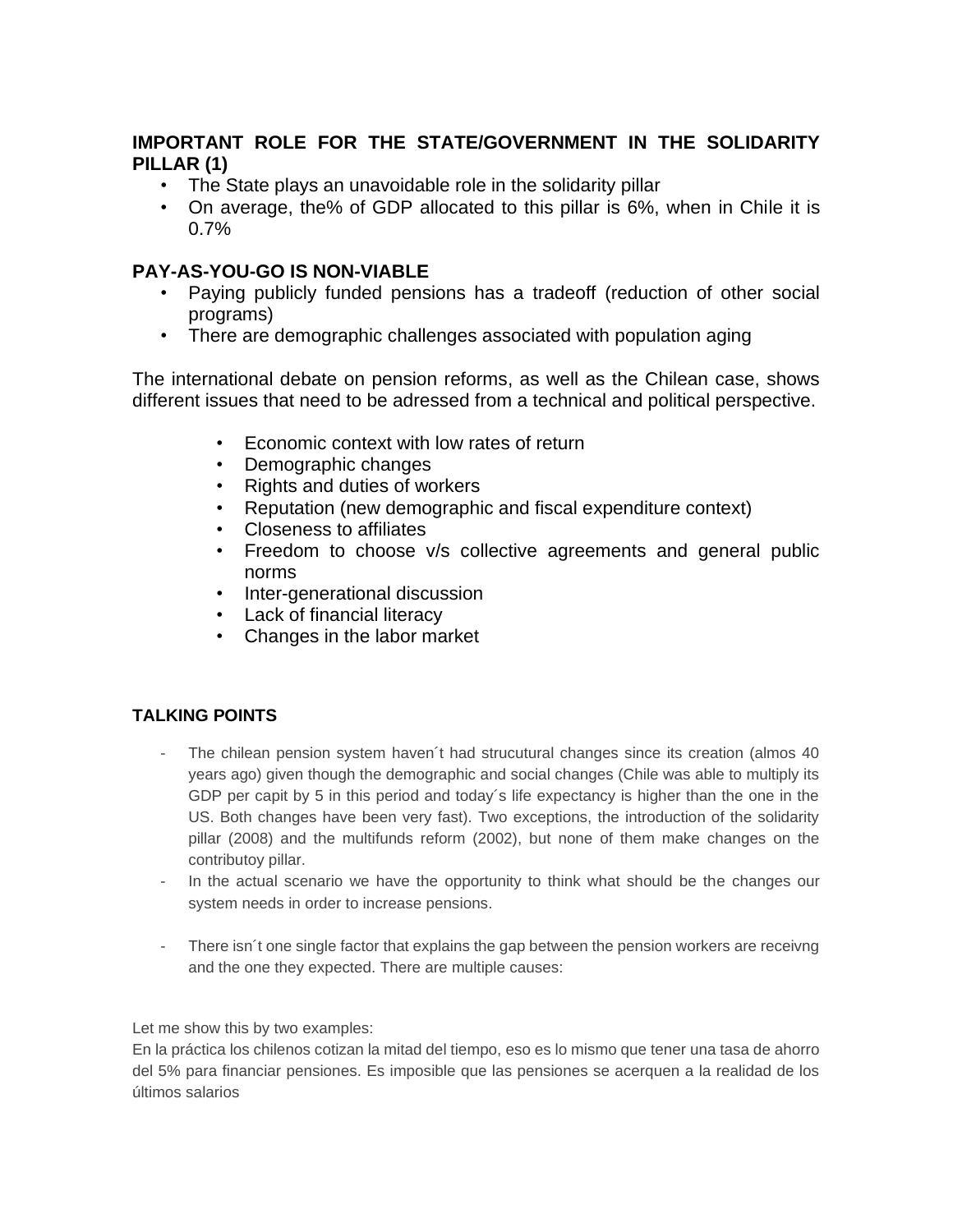El caso de una mujer en Chile. Trabajó 15 años, se jubila a la edad legal de jubilación (60 años) y vive en promedio hasta las 90. O sea cotizó el 10% de 15 años, es decir 1.5 años para financiar 30 años de pensión. Las matemáticas simplemente no dan

Poner dos ejemplos. Si un trabajador chileno promedio hombre que trabaja 22 años promedio se jubilara en Holanda (uno de los mejores sistemas de pensiones según Mercer) su tasa de reemplazo sería de 22\*1.75. En Canadá el CCPIB con un 10% aprox de cotizacón menciona que la TR será un 25%

La TR para una persona que cotizó la mitad del tiempo en Chile es de 51% en el caso de los hombres y 30% en el caso de las mujeres. Para una persona que cotizó 25 años de acuerdo a datos del gobierno de Chile, la tasa de reemplazo de esa persona es del 67%

We can discuss on the role of the State, tha AFPs and different stakeholders of the pension system. But there is an issue that is recognized across the political spectrum, the return on the pension funds administration have been positive and relevant. In terms of return and safety or secutrity of the workers funds no se ha perdido un peso. Today pension funds manage aprox USD220 billion (close to 80% of chilean GDP). 30% of the fund is explained by the contribution made by workers, 70% have been return. In other words for each dollar a worker save for pension he or she receives 3 more.

#### **2. What type of changes we need to introduce?**

- MERCADO LABORAL: Los sistemas de pensiones son un espejo del mercado laboral. Sólo en 2018, en Chile no cotizaron casi 3,3 millones de afiliados. 81 mil más que en 2017. En Chile, la cotización voluntaria y el aplazamiento de la primera cotización debido a la tardanza de ingreso al mercado laboral han generado largos periodos sin cotizar en los trabajadores. Es por eso que las lagunas previsionales reflejan las brechas del mercado laboral chileno.
	- o No podemos llamar pensiones a ahorros construidos con menos de 10 años de contribución. Una persona puede trabajar 40 años, pero si sólo ahorra un 20% de eso, su pensión no será significativa. Según la OIT, sólo podemos hablar de pensión completa a aquellas jubilaciones construidas con ahorros de 30 años en las mujeres y 35 años en los hombres. Por eso, la obligatoriedad del ahorro es una premisa fundamental del sistema.
- TASA DE COTIZACIÓN: Chile tiene una de las tasas de cotización más bajas de los países OCDE. Este grupo alcanza en promedio el 19%. En Chile aún estamos en el 10%. Cualquier incremento será relevante porque 1 punto más de cotización aumenta 10% la pensión. Sin embargo, cualquier alza debe hacerse de manera gradual para minimizar los impactos sobre el mercado laboral.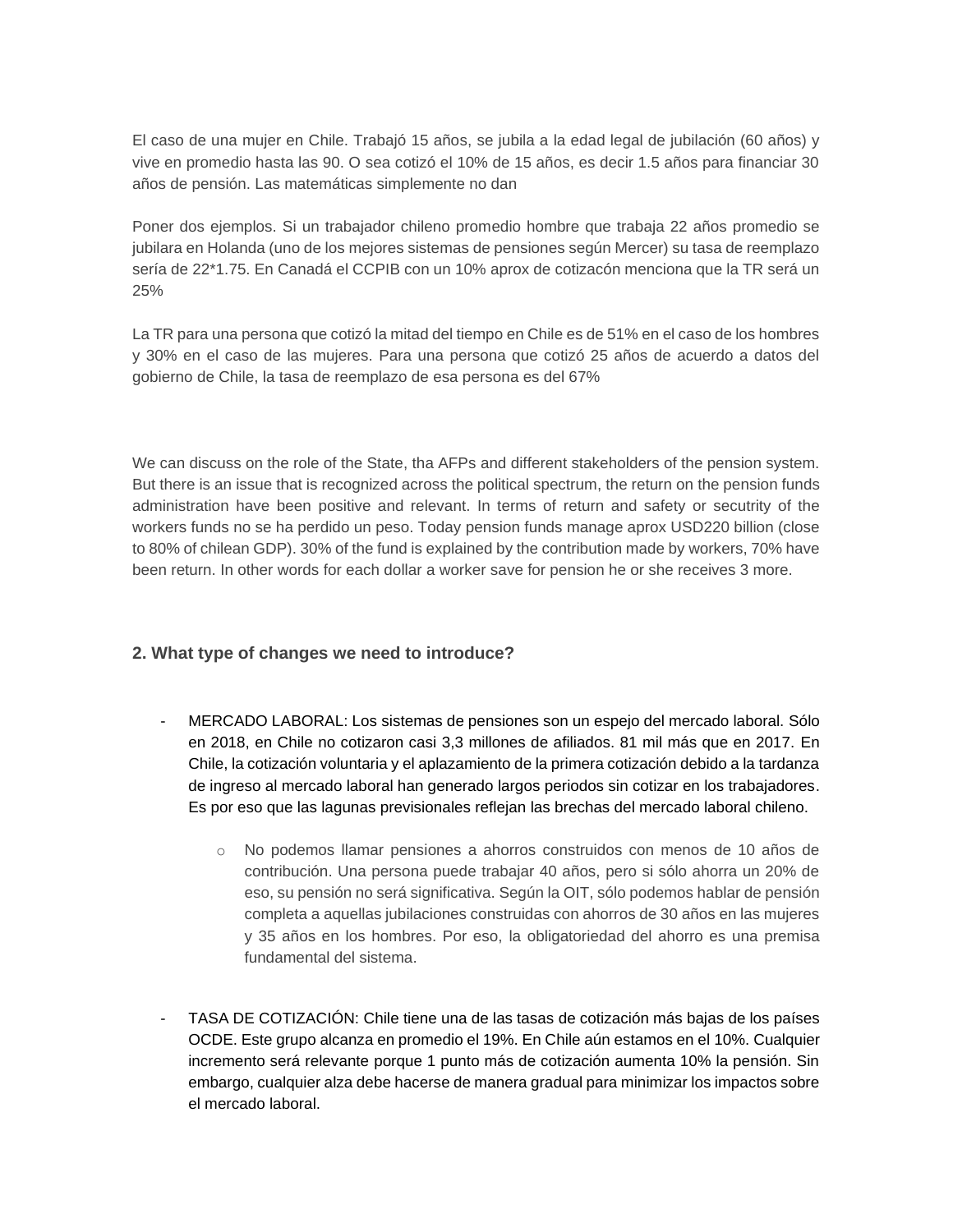- EDAD DE JUBILACIÓN: Es impopular. Pero hoy vivimos mucho más que cuando se creó el sistema actual. Los hombres viven 20 años más después de pensionarse y las mujeres 30, por lo que el ahorro no alcanza a ser suficiente. Postergar 5 años la edad de jubilación, aumenta entre 35% y 51% las pensiones. ¿Cómo enfrentamos esta discusión? Incentivos, postergación de la edad sin diferencias entre hombres y mujeres, un sistema integral de protección a la vejez, son temas que hay que discutir. El mercado laboral debe responder al aumento en la expectativa de vida y ofrecer alternativas para quienes quieren continuar con su vida laboral.
- MUJERES: Se debe fortalecer el mercado laboral para las mujeres. Diferencias salariales, mayor cantidad de lagunas y mayor expectativa de vida las tienen hoy en una situación desmejorada. Hoy en promedio, las mujeres cotizan 15 años v/s los 40 que cotizan los hombres. Esto equivale a que cotizaran a una tasa de sólo el 5%.

#### 3. FINAL THOUGHTS:

In Chile we have a consensus, we need better pensions and in order to have them our system needs changes. However, we are debating on the solutions and in this context the political economy of the reform faces a complex scenario.

- 1. Hacerse cargo de las demandas sociales
	- a. Encuestas que muestran que hay que hacer cambios de manera urgente
- Los cambios no son inmediatos. El aumento en las pensiones demorará en verse reflejado. Por eso, todo cambio debe ir acompañado de esfuerzos adicionales pensados para quienes están próximos a jubilarse.
- El sistema requiere un ahorrante activo. Las lagunas y la informalidad del mercado laboral atentan directamente contra las futuras pensiones. Acá debemos reforzar el conocimiento del sistema por parte de los afiliados, para que entiendan la importancia y lo trascendente que es el ahorro en la construcción de su pensión.
- LA COMPETENCIA LE HACE BIEN AL SISTEMA, PERO NO AUMENTA PENSIONES: Más allá de que el apellido de esa competencia sea estatal o no, lo que pedimos es que sea jugada bajo las mismas reglas, sin afectar la seguridad de los fondos y la estabilidad del sistema. Podemos hablar de comisiones y de políticas de inversión, pero esto tampoco mejorará las pensiones si no se hacen cambios a los pilares estructurales del sistema.